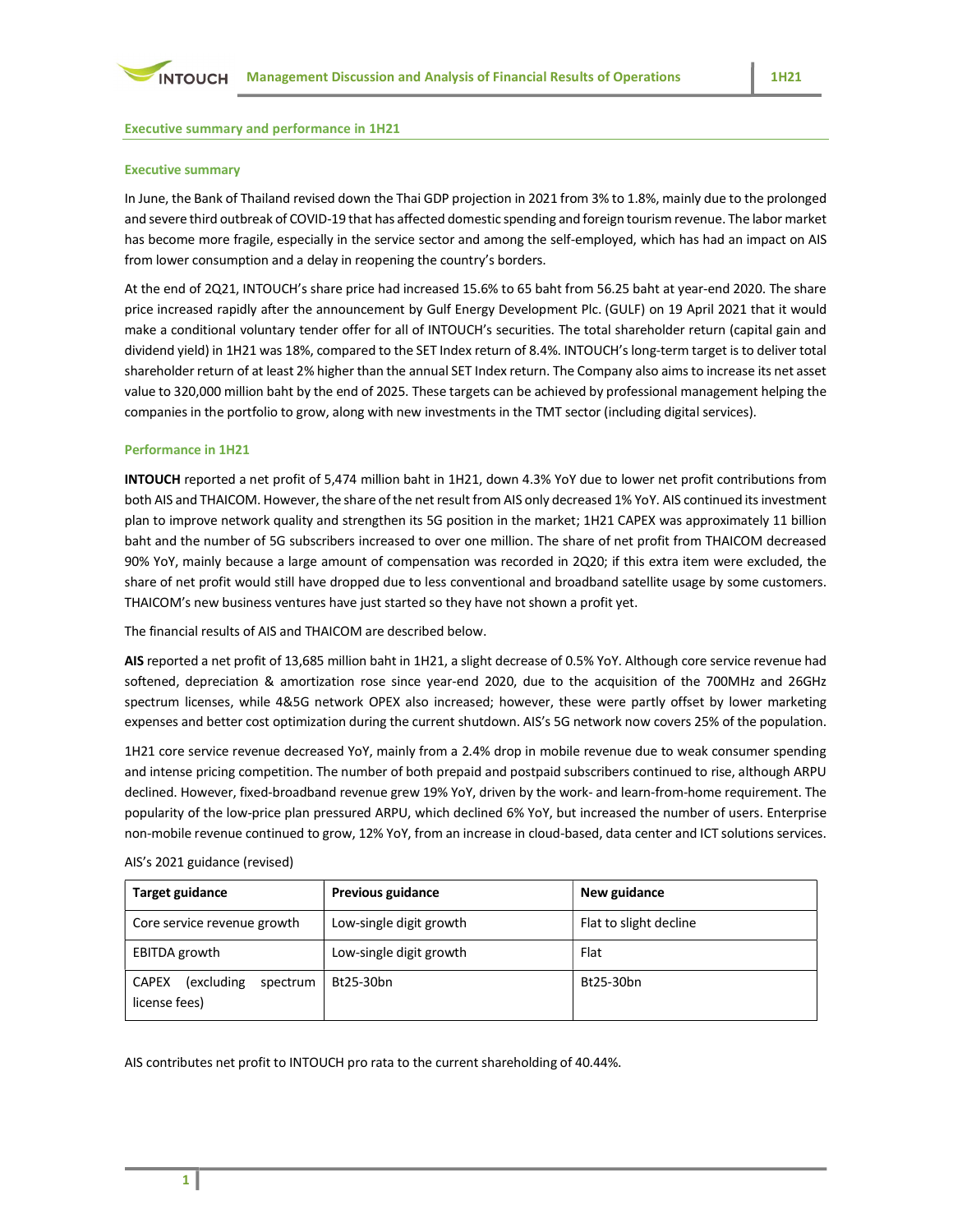THAICOM reported a net profit of 70 million baht in 1H21, compared to 695 million baht in 1H20 when a large amount of compensation was recorded. Moreover, the legal consultation fees were higher and there was a loss contribution from joint ventures, compared to a profit contribution in the previous year.

In 1H21, THAICOM had sales and service revenue of 1,580 million baht, down 14% YoY. This was due to a drop of 13% in revenue from the conventional satellites after Thaicom 5 was deorbited in February 2020, as well as lower domestic usage, along with a drop of 15% from the broadband satellite because of lower foreign usage. The utilization rate for the conventional satellites stood at 64% at the end of 2Q21, a slight increase from 63% at the end of 2Q20, and 18% for the broadband satellite, a marginal drop from 19% during the same period last year. Moreover, sales and service costs decreased, following the lower satellite service revenue.

THAICOM has maintained a healthy balance sheet with net borrowing of 3,786 million baht at the end of 2Q21, down from year-end 2020. Its net borrowing-to-equity ratio was stable at 0.34x. THAICOM had cash and cash equivalents (including current investment or current financial assets) of 7,265 million baht so it has the ability to make new investments if future opportunities arise.

# Share of profit (loss) of THAICOM's investment in joint ventures

 These joint ventures are LTC, NSAT and ATI. In 1H21, the share of the net loss was 20 million baht, due to lower mobile revenue at LTC (during the COVID-19 shutdown in Lao PDR) and net losses reported by NSAT and ATI, both of which had just started operating.

# InVent portfolio

In 1H21, INTOUCH made an additional investment in Conicle Co., Ltd. The Company recorded a dilution gain from the new funding round held by Axinan PTE Ltd. (Igloo), along with the early repayment of a loan made to one of the startup companies. Consequently, the total active portfolio value had risen to 1,084 million baht at the end of 2Q21 from 975 million baht at year-end 2020, an increase of 11%.

The Venture Builder project was started in 1Q21 to provide financial support, management & accounting expertise and business connections to tech entrepreneurs. INTOUCH's first project involves exploring the Health Tech sector, one of the new Mega Trends. There is a growing awareness among Thais of healthy living, especially with regard to diet, exercise and disease prevention. With these new trends, INTOUCH can foresee future business opportunities. Three teams of innovators were selected to develop related products and services, which are expected to be ready by the end of this year.

INTOUCH expects the first Venture Builder project to uplift the quality of health services, supported by its partners and 5G technology. Utilizing the latest technology will enable medical personnel to provide accurate diagnoses and improve treatment efficiency, as well as increase access to medical care over a wider area.

INTOUCH is focused on investing in the Health Tech, EdTech and FinTech sectors. The Company strives to create synergy in its group by investing wisely; it will continue to explore opportunities in digital lifestyle businesses and increase the proportion of its overseas investments. These will improve the lives of people in Thailand and create a competitive edge for INTOUCH Group in accessing new business areas such as 5G services, cloud computing, cyber-security and smart solutions.

### The Company's standalone performance

In 1H21, INTOUCH had a share of the net result from subsidiaries and associates of 5,564 million baht, a decrease of 4.8% YoY due mainly to a lower net profit contribution from THAICOM. The total administrative expenses were 163 million baht, an increase of 7.7% YoY, mainly from higher staff costs and professional fees. However, the administrative expenses were still in line with the annual budget of 300-400 million baht in 2021.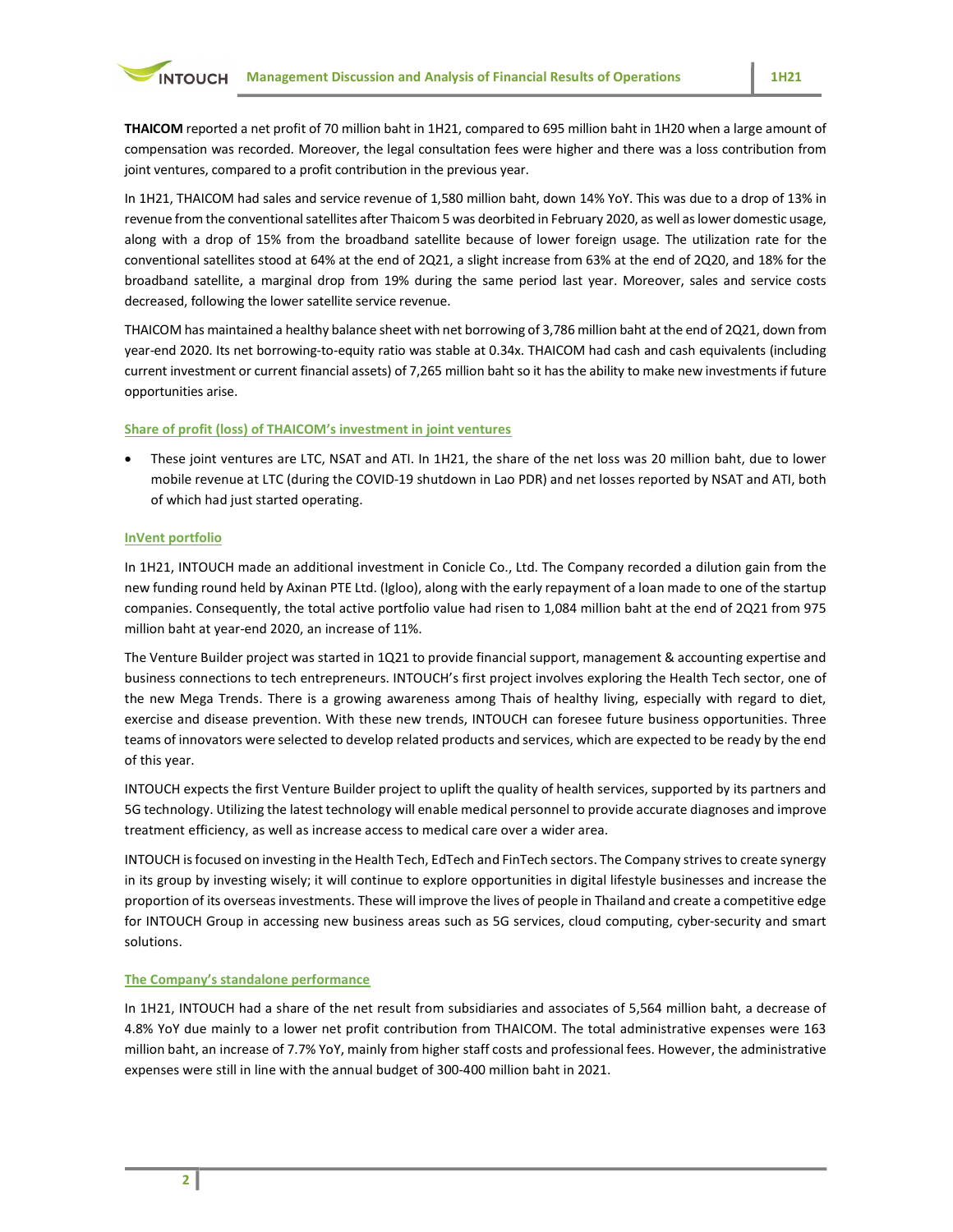

#### Dividend payout

INTOUCH has a policy of paying dividends based on the separate financial statements. These are mainly dividends passed through from associates and subsidiaries after the deduction of operating expenses, assuming there are no extraordinary circumstances or items of concern in which the payment of a dividend would have a material impact on the Company's operations.

#### Possible key and influential factors affecting the Company's future operations or financial position

INTOUCH conducts its business as a holding company that has investments in other companies. Therefore, the financial position or operational results of these companies could have a material impact on INTOUCH.

The performance of these investments has been disclosed in the Management Discussion & Analysis of Financial Results for AIS (ADVANC) and THAICOM (THCOM).

#### Significant Events

#### A Conditional Voluntary Tender Offer for all of INTOUCH's securities, through the SET or by any other means

On 19 April 2021, the Company acknowledged that GULF expressed a desire to make a conditional voluntary tender offer for all of INTOUCH's securities at the price of 65 baht per share. The details were published in GULF's newsletter (CS09/2021) dated 19 April 2021.

On 28 June 2021, the Company received a Conditional Voluntary Tender Offer (Form 247-4) from GULF, which stated that GULF would commence the tender offer for all of INTOUCH's securities on 29 June 2021.

The Company prepared the Opinions of the Company on the Tender Offer (Form 250-2) and appointed an independent financial advisor to render an opinion on the tender offer for shareholders to consider. On 19 July 2021, the Company submitted copies of both these opinions to the SEC, the SET and the shareholders.

### Local wireless telecommunication business

As the latest outbreak of COVID-19 emerged in 2Q21 and affected consumer spending, mobile operators offered more low-end unlimited data plans. Examples of these plans are 150 baht for 4mbps and 200 baht for 10mbps, which have been reduced by 50 to 100 baht, the same level as the first half of last year, and are now being offered in a number of key provincial areas to address the needs of the low-end segment during the current economic downturn.

On the other hand, there was strong demand for fixed-broadband from users who needed to work and study at home amid the government's tightening restrictions to curb the COVID-19 outbreak. The entry plan remains around 400 baht, and the operators have integrated an IPTV service and other value added services, including mobile bundling to step up the ARPU.

In the mobile business, the total number of subscribers reached 43.2 million in 2Q21, a net addition of 466,600 from 1Q21. This was underpinned by the continuing migration from prepaid to postpaid, for which the subscriber base grew 3.3% QoQ, although ARPU declined 1.8% to 471 baht. The prepaid segment saw a net increase of 114,900 subscribers, which would have been more if there hadn't been a decline in one-time segmented SIMs since 1Q21. Prepaid ARPU declined 5.5% QoQ to 142 baht due to the aforementioned low-end data plans. At the end of 2Q21, there were one million 5G subscribers, representing 9.6% of the postpaid total.

In the fixed-broadband (FBB) and digital service businesses, AIS Fibre had a net addition of 104,000 subscribers in 2Q21, most of whom required internet access during the latest shutdown. However, ARPU remained on a downward trend, decreasing 0.9% QoQ to 458 baht, due to the popularity of a low-price plan of 399 baht for 200Mbps. AIS Fibre is focused on positioning itself as a superior service, offering the best quality, integrated bundling, and service guarantees such as prompt 24-hour maintenance.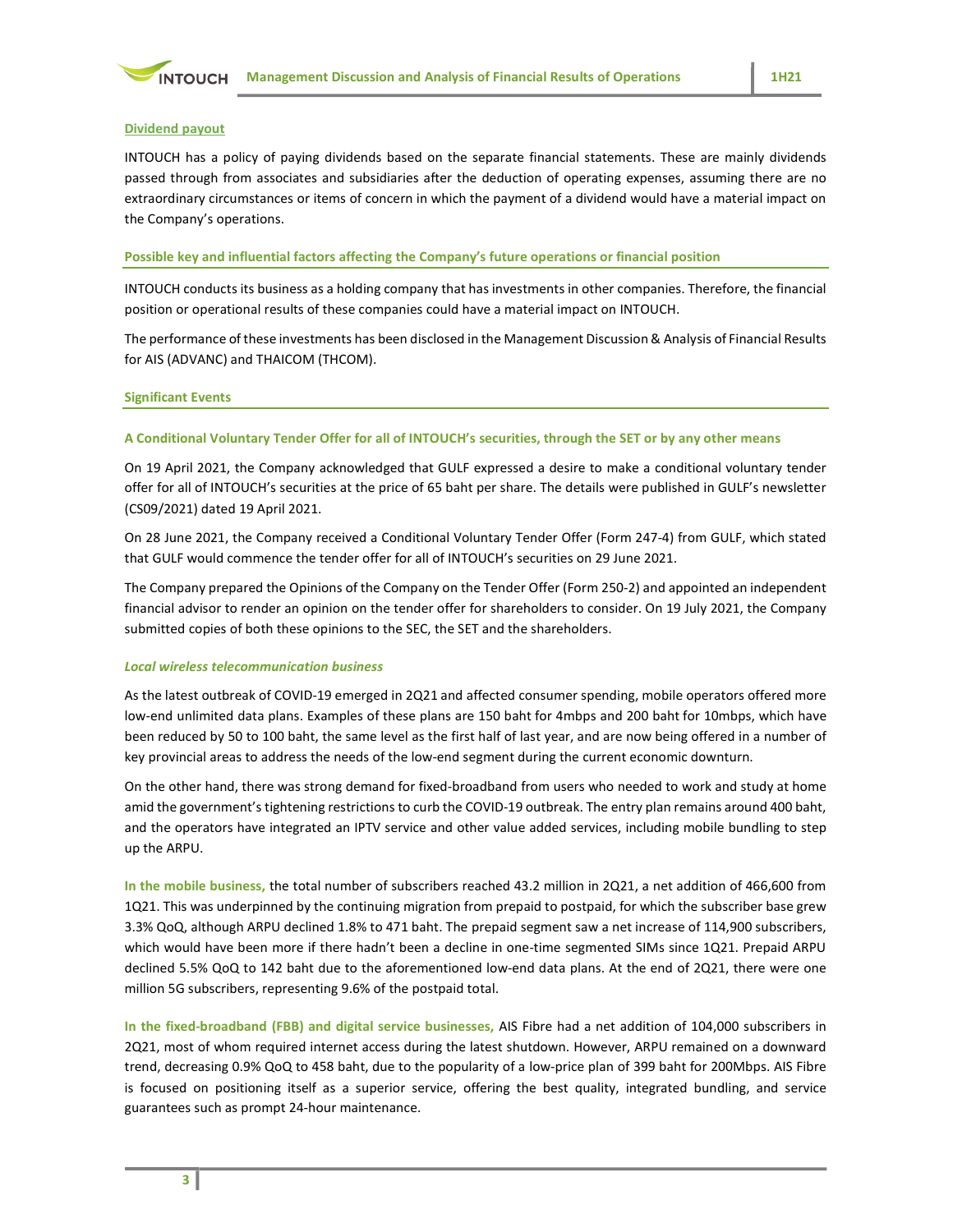

Corporate customer services and video content businesses

AIS formed two important partnerships in 2Q21. The first one, with Microsoft, is part of AIS's strategic growth strategy for cloud-based services, by bringing in global technology leaders to widen the range of product suites and expand the company's capabilities. The second one, with Disney+ Hotstar, is a video content platform for which AIS has the marketing rights in Thailand, aiming to offer additional value to customers and generate more revenue from both the content subscription fees and higher mobile & broadband usage.

### Satellite business

#### Telecom services in Lao PDR

### INTOUCH's dividends

| At the end of 2Q21, the committed utilization rate of the conventional satellites (Thaicom 6, 7 & 8) was 64%, a slight<br>increase from the end of 1Q21 and 2Q20.                                                                              |                     |      |                     |      |                     |      |            |               |               |       |                                        |            |             |
|------------------------------------------------------------------------------------------------------------------------------------------------------------------------------------------------------------------------------------------------|---------------------|------|---------------------|------|---------------------|------|------------|---------------|---------------|-------|----------------------------------------|------------|-------------|
| The utilization rate of the broadband satellite (Thaicom 4) was 18%, the same as in 1Q21 but down from 19% at the<br>end of 2Q20, mainly due to a drop in bandwidth usage by foreign customers.                                                |                     |      |                     |      |                     |      |            |               |               |       |                                        |            |             |
| <b>Telecom services in Lao PDR</b>                                                                                                                                                                                                             |                     |      |                     |      |                     |      |            |               |               |       |                                        |            |             |
| At the end of 2Q21, LTC Group had a total of 1.76 million mobile customers, an increase from 1.71 million and 1.51<br>million in 1Q21 and 2Q20, respectively.                                                                                  |                     |      |                     |      |                     |      |            |               |               |       |                                        |            |             |
| <b>INTOUCH's dividends</b>                                                                                                                                                                                                                     |                     |      |                     |      |                     |      |            |               |               |       |                                        |            |             |
| The Board of Directors meeting held on 4 August 2021 passed a resolution to pay an interim dividend of 1.23 baht per<br>share from the operating results in the six-month period ended 30 June 2021. This dividend will be paid on 2 September |                     |      |                     |      |                     |      |            |               |               |       |                                        |            |             |
| 2021.<br><b>Overview of Consolidated Operational Results</b>                                                                                                                                                                                   |                     |      |                     |      |                     |      |            |               |               |       |                                        |            |             |
| Share of profit (loss) by business segment                                                                                                                                                                                                     |                     |      |                     |      |                     |      |            |               |               |       | For the six-month period ended 30 June |            |             |
| (in million baht)<br>The Company<br><b>Local Wireless</b>                                                                                                                                                                                      | <b>2Q20</b><br>(66) | -2%  | <b>1Q21</b><br>(76) | -3%  | <b>2Q21</b><br>(70) | -2%  | %YoY<br>6% | %QoQ<br>$-8%$ | 2020<br>(128) | $-2%$ | 2021<br>(145)                          | -3%        | %YoY<br>13% |
| <b>Telecommunication Busines</b>                                                                                                                                                                                                               | 2,832               | 95%  | 2,687               | 101% | 2,847               | 101% | 1%         | 6%            | 5,576         | 97%   |                                        | 5,535 101% | -1%         |
| Satellite & International Busine                                                                                                                                                                                                               | 205                 | 7%   | 46                  | 2%   | (17)                | -1%  | -108%      | $-137%$       | 286           | 5%    | 29                                     | 1%         | -90%        |
| <b>Other Businesses</b>                                                                                                                                                                                                                        | 9                   | 0%   | 3                   | 0%   | 53                  | 2%   |            | 489% 1,667%   | (14)          | 0%    | 55                                     | 1%         | 493%        |
| <b>Net Profit</b>                                                                                                                                                                                                                              | 2,980               | 100% | 2,660               | 100% | 2,813               | 100% | -6%        | 6%            | 5,720 100%    |       | 5,474                                  | 100%       | $-4%$       |
| Normalized Net Profit *                                                                                                                                                                                                                        | 2,776               | 93%  | 2,598               | 98%  | 2,784               | 99%  | 0%         | 7%            | 5,458         | 95%   | 5,383                                  | 98%        | $-1%$       |
| * Excluded the share of gain or loss from extra items in the satellite & international businesses, such as compensation income, written-off assets and net foreign exchange gain<br>(loss).                                                    |                     |      |                     |      |                     |      |            |               |               |       |                                        |            |             |
|                                                                                                                                                                                                                                                |                     |      |                     |      |                     |      |            |               |               |       |                                        |            |             |
| The consolidated financial statements for 2Q21 and 1H21 showed a net profit of 2,813 million and 5,474 million baht,<br>respectively, a drop of 6% YoY and 4% from 1H20, mainly due to a lower contribution from the satellite & international |                     |      |                     |      |                     |      |            |               |               |       |                                        |            |             |

#### Overview of Consolidated Operational Results

The consolidated financial statements for 2Q21 and 1H21 showed a net profit of 2,813 million and 5,474 million baht, respectively, a drop of 6% YoY and 4% from 1H20, mainly due to a lower contribution from the satellite & international businesses which had recorded a share of compensation (after a prepaid expense was written off) as other income in 2Q20. Even if this compensation is excluded, the contribution from THAICOM would have dropped, due to lower revenue and higher SG&A from legal consultation fees.

QoQ, net profit and normalized net profit rose 6% and 7%, respectively, mainly as a result of a higher contribution from the local wireless telecommunication business due to a decrease in SG&A from cost-saving measures.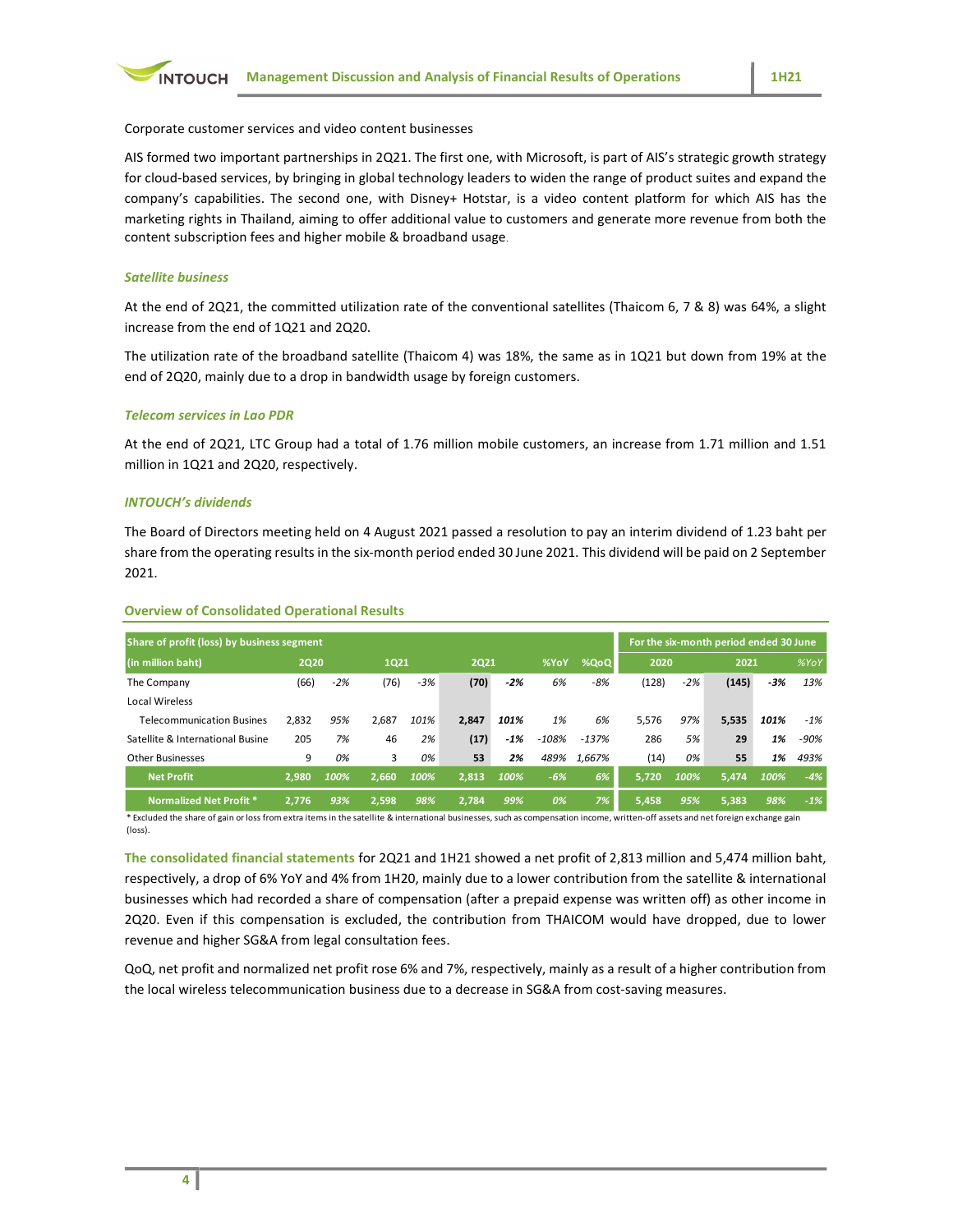

### Key Operational Results

# Company business

| <b>Key Operational Results</b>                                                                                                                                                                                                                                                                                                                                                                                                                                                                                                                                                                                                              |             |       |             |      |       |                                        |       |      |
|---------------------------------------------------------------------------------------------------------------------------------------------------------------------------------------------------------------------------------------------------------------------------------------------------------------------------------------------------------------------------------------------------------------------------------------------------------------------------------------------------------------------------------------------------------------------------------------------------------------------------------------------|-------------|-------|-------------|------|-------|----------------------------------------|-------|------|
| <b>Company business</b>                                                                                                                                                                                                                                                                                                                                                                                                                                                                                                                                                                                                                     |             |       |             |      |       | For the six-month period ended 30 June |       |      |
| The Company (in million baht)                                                                                                                                                                                                                                                                                                                                                                                                                                                                                                                                                                                                               | <b>2Q20</b> | 1Q21  | <b>2Q21</b> | %YoY | %QoQ  | 2020                                   | 2021  | %YoY |
| Expenses                                                                                                                                                                                                                                                                                                                                                                                                                                                                                                                                                                                                                                    | (80)        | (84)  | (78)        | -3%  | $-7%$ | (151)                                  | (162) | 7%   |
| Others <sup>*</sup>                                                                                                                                                                                                                                                                                                                                                                                                                                                                                                                                                                                                                         | 14          | 8     | 8           | -43% | 0%    | 23                                     | 17    | -26% |
| <b>Net Loss</b>                                                                                                                                                                                                                                                                                                                                                                                                                                                                                                                                                                                                                             | (66)        | (76)  | (70)        | 6%   | $-8%$ | (128)                                  | (145) | 13%  |
|                                                                                                                                                                                                                                                                                                                                                                                                                                                                                                                                                                                                                                             |             |       |             |      |       |                                        |       |      |
| INTOUCH's net loss: rose 6% and 13% in 2Q21 and 1H21 respectively, mainly due to a lower return on investment,<br>following a drop in bond yields. The 1H21 expenses increased YoY, mainly from higher consultation fees, although this<br>was partially offset by lower staff costs and AGM expenses.<br>The net loss dropped 8% QoQ, mainly due to lower staff costs and AGM expenses, although these were partially offset<br>by higher CSR expenses from the donation of medical equipment to 85 hospitals (in 28 provinces) to alleviate suffering<br>during the latest COVID-19 outbreak.<br><b>Local wireless telecommunications</b> |             |       |             |      |       |                                        |       |      |
| Local wireless telecommunications                                                                                                                                                                                                                                                                                                                                                                                                                                                                                                                                                                                                           |             |       |             |      |       | For the six-month period ended 30 June |       |      |
| (in million baht)                                                                                                                                                                                                                                                                                                                                                                                                                                                                                                                                                                                                                           | <b>2Q20</b> | 1Q21  | <b>2Q21</b> | %YoY | %QoQ  | 2020                                   | 2021  | %YOY |
| Share of net result from investment<br>in AIS Group using equity method                                                                                                                                                                                                                                                                                                                                                                                                                                                                                                                                                                     | 2,832       | 2,687 | 2,847       | 1%   | 6%    | 5,576                                  | 5,535 | -1%  |

#### Local wireless telecommunications

| Local wireless telecommunications   |       |       |       |      |      |       | For the six-month period ended 30 June |       |
|-------------------------------------|-------|-------|-------|------|------|-------|----------------------------------------|-------|
| (in million baht)                   | 2020  | 1021  | 2021  | %YoY | %QoQ | 2020  | 2021                                   | %YoY  |
| Share of net result from investment |       |       |       |      |      |       |                                        |       |
| in AIS Group using equity method    | 2,832 | 2,687 | 2,847 | 1%   | 6%   | 5,576 | 5,535                                  | $-1%$ |
|                                     |       |       |       |      |      |       |                                        |       |

Sales and service revenue increased YoY from higher mobile revenue but dropped QoQ due to more intense pricing competition during the latest outbreak of COVID-19, partially offset by an increase in fixed-broadband revenue as the subscriber base expanded, even though ARPU fell because aggressive price plans continued. However, sales and service revenue in 1H21 was lower than 1H20, reflecting the prolonged economic impact from the current COVID-19 situation. Low pricing and weak consumer spending have caused mobile revenue to drop; by contrast, fixed-broadband revenue rose rapidly, driven by the increasing demand for home connectivity during the shutdown.

Sales and service costs dropped QoQ, mainly due to fewer mobile sales. Network OPEX & TOT partnership costs dropped QoQ and YoY, mainly because TOT partnership costs (based on usage) were lower, even though network OPEX was higher than 1H20. Despite the slowdown in revenue, AIS continued to implement its 5G investment plan. However, depreciation & amortization rose QoQ, YoY and from 1H20 due to the acquisition of new frequency spectrums.

Distribution costs & administrative expenses decreased QoQ, YoY and from 1H20, due to fewer marketing campaigns and activities during the COVID-19 epidemic and lower provision for expected credit loss.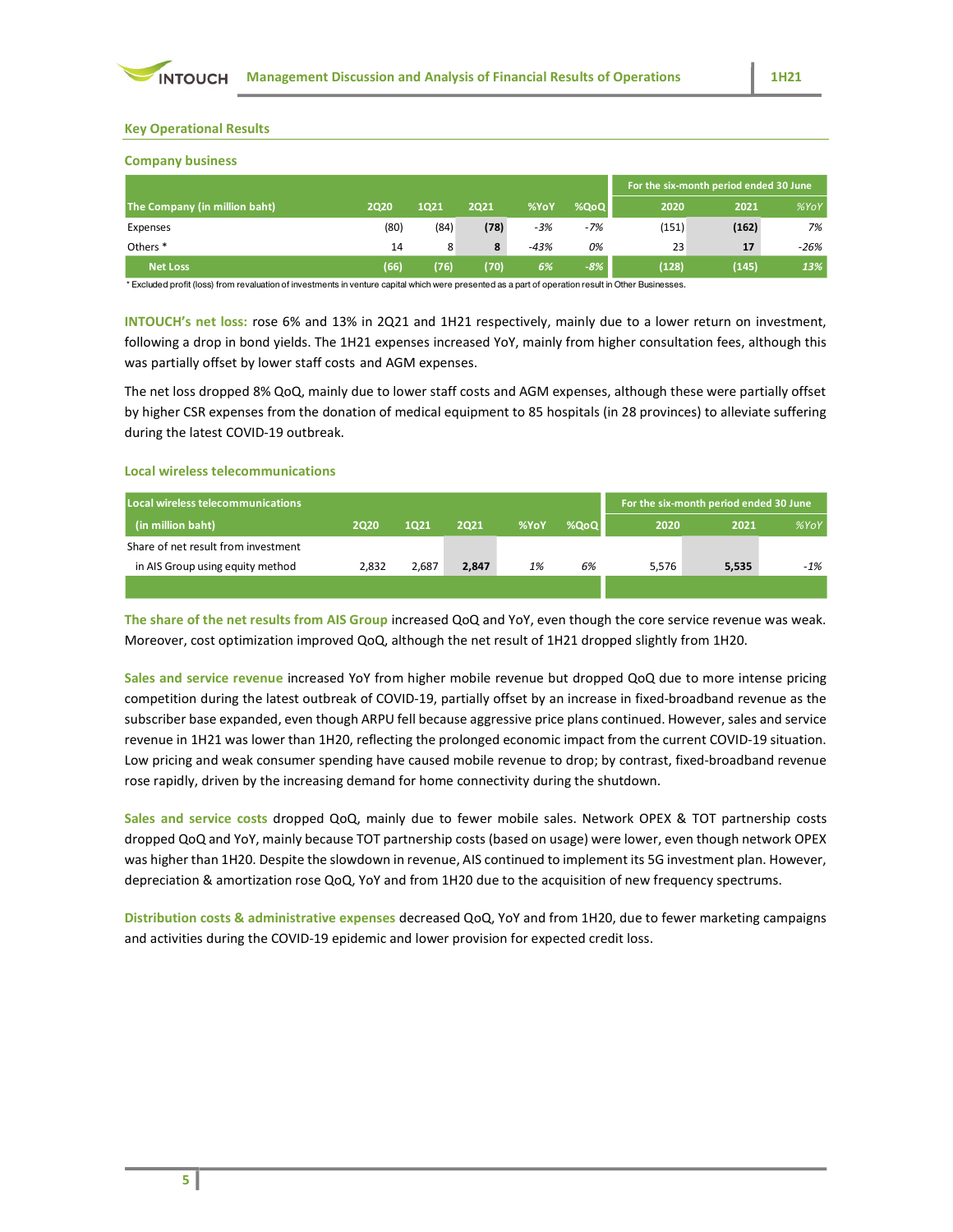# Satellite & international businesses

|                                                                                                                                                                                          |              |       |             |         |         |                                        |         | 1H21    |
|------------------------------------------------------------------------------------------------------------------------------------------------------------------------------------------|--------------|-------|-------------|---------|---------|----------------------------------------|---------|---------|
| <b>INTOUCH</b><br><b>Management Discussion and Analysis of Financial Results of Operations</b>                                                                                           |              |       |             |         |         |                                        |         |         |
|                                                                                                                                                                                          |              |       |             |         |         |                                        |         |         |
|                                                                                                                                                                                          |              |       |             |         |         |                                        |         |         |
| <b>Satellite &amp; international businesses</b>                                                                                                                                          |              |       |             |         |         |                                        |         |         |
|                                                                                                                                                                                          |              |       |             |         |         |                                        |         |         |
| <b>Satellite &amp; International Businesses</b>                                                                                                                                          |              |       |             |         |         | For the six-month period ended 30 June |         |         |
| (in million baht)                                                                                                                                                                        | <b>2Q20</b>  | 1Q21  | <b>2Q21</b> | %YoY    | %QoQ    | 2020                                   | 2021    | %YoY    |
| Sales and service revenue                                                                                                                                                                | 873          | 788   | 796         | -9%     | 1%      | 1,838                                  | 1,584   | $-14%$  |
| Sales and service costs                                                                                                                                                                  | (537)        | (523) | (523)       | $-3%$   | 0%      | (1,068)                                | (1,046) | $-2%$   |
|                                                                                                                                                                                          | (126)        | (126) | (127)       | 1%      | 1%      | (265)                                  | (254)   | $-4%$   |
| Operating agreement fees                                                                                                                                                                 |              |       | (233)       | 122%    | 14%     | (410)                                  | (438)   | 7%      |
| Distribution costs & administrative expenses                                                                                                                                             | (105)        | (205) |             |         |         |                                        | (20)    | $-200%$ |
| Share of profit (loss) of investments in joint ventures                                                                                                                                  | 17           | (15)  | (4)         | $-124%$ | $-73%$  | 20                                     |         |         |
| Other income                                                                                                                                                                             | 671          | 87    | 41          | $-94%$  | $-53%$  | 737                                    | 128     | $-83%$  |
| Net foreign exchange gain                                                                                                                                                                | (223)        | 151   | 71          | 132%    | $-53%$  | 15                                     | 222     | 1,380%  |
| Finance costs and tax                                                                                                                                                                    | (72)         | (45)  | (62)        | $-14%$  | 38%     | (172)                                  | (106)   | $-38%$  |
| Net profit (loss)                                                                                                                                                                        | 498          | 112   | (41)        | $-108%$ | $-137%$ | 695                                    | 70      | $-90%$  |
| <b>Contribution to INTOUCH Group</b>                                                                                                                                                     | 205          | 46    | (17)        | $-108%$ | $-137%$ | 286                                    | 29      | $-90%$  |
| Normalized contribution to INTOUCH Group *                                                                                                                                               | $\mathbf{1}$ | (16)  | (46)        | -4700%  | 188%    | 24                                     | (62)    | $-358%$ |
| * Excluded the share of gain or loss from extra items in the satellite & international businesses, such as compensation income, written-off assets and net foreign exchange gain (loss). |              |       |             |         |         |                                        |         |         |

### Other businesses

| <b>Other Income</b>                                                                                                                                                                      | 01 T           | $\circ$        |                          | -947    | -၁၁%    | 131                                    | TTO   | -8370   |
|------------------------------------------------------------------------------------------------------------------------------------------------------------------------------------------|----------------|----------------|--------------------------|---------|---------|----------------------------------------|-------|---------|
| Net foreign exchange gain                                                                                                                                                                | (223)          | 151            | 71                       | 132%    | $-53%$  | 15                                     | 222   | 1,380%  |
| Finance costs and tax                                                                                                                                                                    | (72)           | (45)           | (62)                     | $-14%$  | 38%     | (172)                                  | (106) | $-38%$  |
| Net profit (loss)                                                                                                                                                                        | 498            | 112            | (41)                     | $-108%$ | $-137%$ | 695                                    | 70    | $-90%$  |
| <b>Contribution to INTOUCH Group</b>                                                                                                                                                     | 205            | 46             | (17)                     | $-108%$ | $-137%$ | 286                                    | 29    | $-90%$  |
| Normalized contribution to INTOUCH Group *                                                                                                                                               | $\mathbf{1}$   | (16)           | (46)                     | -4700%  | 188%    | 24                                     | (62)  | $-358%$ |
| * Excluded the share of gain or loss from extra items in the satellite & international businesses, such as compensation income, written-off assets and net foreign exchange gain (loss). |                |                |                          |         |         |                                        |       |         |
| THAICOM's net results in 2Q21 showed a loss of 42 million baht, a drop from 1Q21. This was mainly due to higher SG&A                                                                     |                |                |                          |         |         |                                        |       |         |
|                                                                                                                                                                                          |                |                |                          |         |         |                                        |       |         |
| and lower net foreign exchange gain, even though service revenue from the conventional satellites rose following more                                                                    |                |                |                          |         |         |                                        |       |         |
| usage by foreign customers.                                                                                                                                                              |                |                |                          |         |         |                                        |       |         |
| The net result from operations dropped YoY and from 1H20. This was mainly due to recording a share of compensation                                                                       |                |                |                          |         |         |                                        |       |         |
| (after a prepaid expense was written off) as other income in 2Q20. However, if this extra item were excluded, the                                                                        |                |                |                          |         |         |                                        |       |         |
|                                                                                                                                                                                          |                |                |                          |         |         |                                        |       |         |
| normalized results would still have dropped, mainly due to losing some customers (when Thaicom 5 was deorbited last                                                                      |                |                |                          |         |         |                                        |       |         |
| year) and lower broadband utilization by foreign customers. SG&A increased, mainly from higher legal consultation                                                                        |                |                |                          |         |         |                                        |       |         |
| tees.                                                                                                                                                                                    |                |                |                          |         |         |                                        |       |         |
|                                                                                                                                                                                          |                |                |                          |         |         |                                        |       |         |
| <b>Other businesses</b>                                                                                                                                                                  |                |                |                          |         |         |                                        |       |         |
|                                                                                                                                                                                          |                |                |                          |         |         | For the six-month period ended 30 June |       |         |
| <b>Other Businesses (in million baht)</b>                                                                                                                                                | <b>2Q20</b>    | <b>1Q21</b>    | <b>2Q21</b>              | %YoY    | %QoQ    | 2020                                   | 2021  | %Y      |
| Service revenue                                                                                                                                                                          | 57             |                | $\sim$                   | $-100%$ | n/a     | 83                                     |       | $-100%$ |
|                                                                                                                                                                                          |                |                |                          |         |         |                                        |       |         |
| Service costs                                                                                                                                                                            | (49)           |                |                          | $-100%$ | n/a     | (69)                                   |       | $-100%$ |
| Distribution costs & administrative expenses                                                                                                                                             | (3)            | (2)            | (3)                      | 0%      | 50%     | (27)                                   | (4)   | -85%    |
| Share of loss from investments and gain from fair value                                                                                                                                  |                |                |                          |         |         |                                        |       |         |
| measurement of investments under InVent Project                                                                                                                                          |                |                | 51                       | 100%    | 100%    | (4)                                    | 51    | 1,375%  |
| Other income                                                                                                                                                                             | $\overline{7}$ | 8              | 6                        | $-14%$  | $-25%$  | 14                                     | 13    | -7%     |
| Finance cost and income tax expense                                                                                                                                                      | (1)            | (1)            | $\overline{\phantom{a}}$ | $-100%$ | $-100%$ | (7)                                    | (2)   | $-71%$  |
| Net profit (loss)                                                                                                                                                                        | 11             | 5              | 54                       | 391%    | 980%    | (10)                                   | 58    | 680%    |
| <b>Contribution to INTOUCH Group</b>                                                                                                                                                     | 9 <sup>°</sup> | 3 <sup>2</sup> | 53                       | 489%    | 1,667%  | (14)                                   | 55    | 493%    |
|                                                                                                                                                                                          |                |                |                          |         |         |                                        |       |         |
| Other businesses include the former information technology business, a home shopping business, a human-resource                                                                          |                |                |                          |         |         |                                        |       |         |
| development business (for the group), and investments under the InVent Project. In 2Q21, a company in the InVent                                                                         |                |                |                          |         |         |                                        |       |         |
| portfolio received an additional capital injection from other investors so the Company recognized a gain of 51 million                                                                   |                |                |                          |         |         |                                        |       |         |
|                                                                                                                                                                                          |                |                |                          |         |         |                                        |       |         |
| baht under the fair value method. In 2020, INTOUCH ceased operating its information technology business and                                                                              |                |                |                          |         |         |                                        |       |         |
| launched its human-resource develonment husiness in the third quarter                                                                                                                    |                |                |                          |         |         |                                        |       |         |

Other businesses include the former information technology business, a home shopping business, a human-resource development business (for the group), and investments under the InVent Project. In 2Q21, a company in the InVent portfolio received an additional capital injection from other investors so the Company recognized a gain of 51 million baht under the fair value method. In 2020, INTOUCH ceased operating its information technology business and launched its human-resource development business in the third quarter.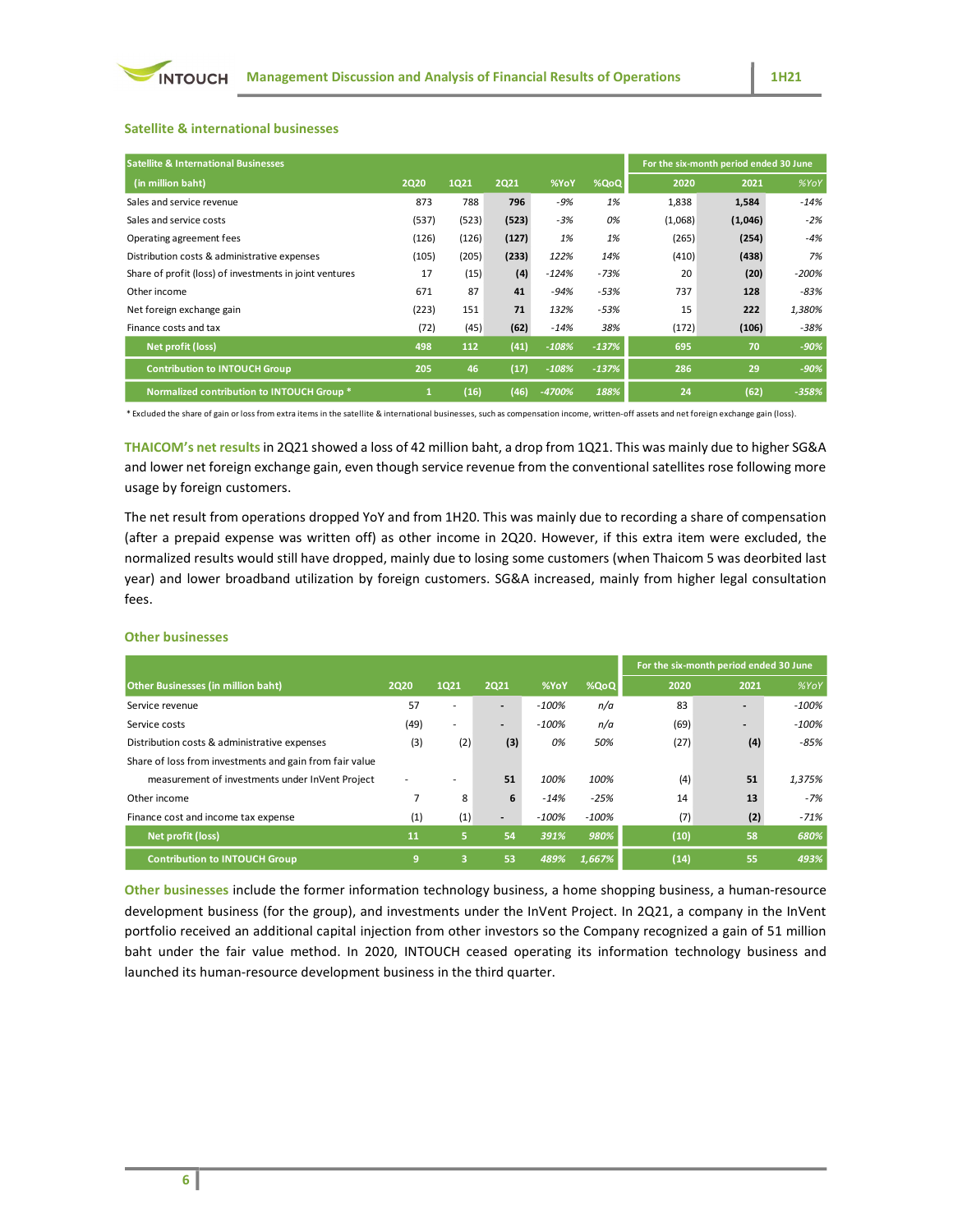# Summary of Financial Position

# Key financial position data

| <b>Summary of Financial Position</b>                                                                                |                        |      |                    |      |              |        |
|---------------------------------------------------------------------------------------------------------------------|------------------------|------|--------------------|------|--------------|--------|
| <b>Key financial position data</b>                                                                                  |                        |      |                    |      |              |        |
|                                                                                                                     |                        |      |                    |      |              |        |
|                                                                                                                     | As at 31 December 2020 |      | As at 30 June 2021 |      | Change       |        |
| <b>Consolidated Financial Position</b>                                                                              | million baht           | %    | million baht       | $\%$ | million baht |        |
| Assets                                                                                                              |                        |      |                    |      |              |        |
| Cash & cash equivalents                                                                                             | 2,843                  | 5%   | 2,468              | 5%   | (375)        | $-13%$ |
| Other current financial assets                                                                                      | 7,269                  | 14%  | 8,265              | 15%  | 996          | 14%    |
| Trade receivables                                                                                                   | 1,525                  | 3%   | 1,350              | 3%   | (175)        | $-11%$ |
| Current portion of long-term loans to related parties                                                               | 853                    | 2%   | 905                | 2%   | 52           | 6%     |
| Inventories                                                                                                         | 55                     | 0%   | 88                 | 0%   | 33           | 60%    |
| Other current assets                                                                                                | 473                    | 1%   | 442                | 1%   | (31)         | $-7%$  |
| Long-term loans to related party                                                                                    | 898                    | 2%   | 839                | 2%   | (59)         | -7%    |
| Investment in associates and joint ventures                                                                         | 32,687                 | 62%  | 33,948             | 63%  | 1,261        | 4%     |
| Investment in venture capital                                                                                       | 975                    | 2%   | 1,084              | 2%   | 109          | 11%    |
| Property, plant & equipment                                                                                         | 3,108                  | 6%   | 2,920              | 5%   | (188)        | -6%    |
| Intangible assets under operating agreements                                                                        | 560                    | 1%   | 160                | 0%   | (400)        | $-71%$ |
| Other non-current assets                                                                                            | 1,391                  | 3%   | 1,318              | 2%   | (73)         | -5%    |
| <b>Total Assets</b>                                                                                                 | 52,637                 | 100% | 53,787             | 100% | 1,150        | 2%     |
| <b>Liabilities and Equity</b>                                                                                       |                        |      |                    |      |              |        |
| Current portion of long-term borrowings                                                                             |                        |      |                    |      |              |        |
| and lease liabilities                                                                                               | 2,674                  | 5%   | 2,684              | 5%   | 10           | 0%     |
| Provision for unpaid operating fees and interest                                                                    | 2,890                  | 5%   | 2,890              | 5%   | $\sim$       | 0%     |
| Other current liabilities                                                                                           | 880                    | 2%   | 1,009              | 2%   | 129          | 15%    |
| Long-term borrowings and lease liabilities                                                                          | 1,231                  | 2%   | 1,093              | 2%   | (138)        | $-11%$ |
| Other non-current liabilities                                                                                       | 821                    | 2%   | 824                | 2%   | 3            | 0%     |
| <b>Total Liabilities</b>                                                                                            | 8,496                  | 16%  | 8,500              | 16%  | 4            | 0%     |
| <b>Total Equity</b>                                                                                                 | 44,141                 | 84%  | 45,287             | 84%  | 1,146        | 3%     |
| <b>Total Liabilities and Equity</b><br>* Some items have been reclassified for comparative and analytical purposes. | 52,637                 | 100% | 53,787             | 100% | 1,150        | 2%     |

Total consolidated assets rose 2% from the end of 2020, mainly from the value of investment in associates & joint ventures due to the 1H21 operational results, although this was partially offset by their dividend payments. The increase in other financial assets was due to an additional investment of excess cash in corporate bonds. Trade receivables dropped after the collection of outstanding debts. The value of property, plant & equipment decreased, along with intangible assets under operating agreements, after depreciation & amortization was recorded in 1H21.

Total consolidated liabilities increased slightly from the end of 2020. Other current liabilities rose from the accrued operating agreement fees, but this was offset by the decreases in long-term borrowings and lease liabilities following the (re)payment schedules.

Total consolidated equity increased 3% from the end of 2020, due to higher operational results in the group during 1H21, net of dividend payments.

Liquidity and cash flow: At the end of 2Q21, the current ratio was 2.1, a decrease from 2.7 at the end of 2Q20, mainly due to an increase in the accrued operating agreement fees, which are due in 3Q21. INTOUCH Group monitors its liquidity risk and maintains a level of cash and cash equivalents deemed adequate by the management to finance its operations as well as secure short-term credit facilities from various banks as financial backup.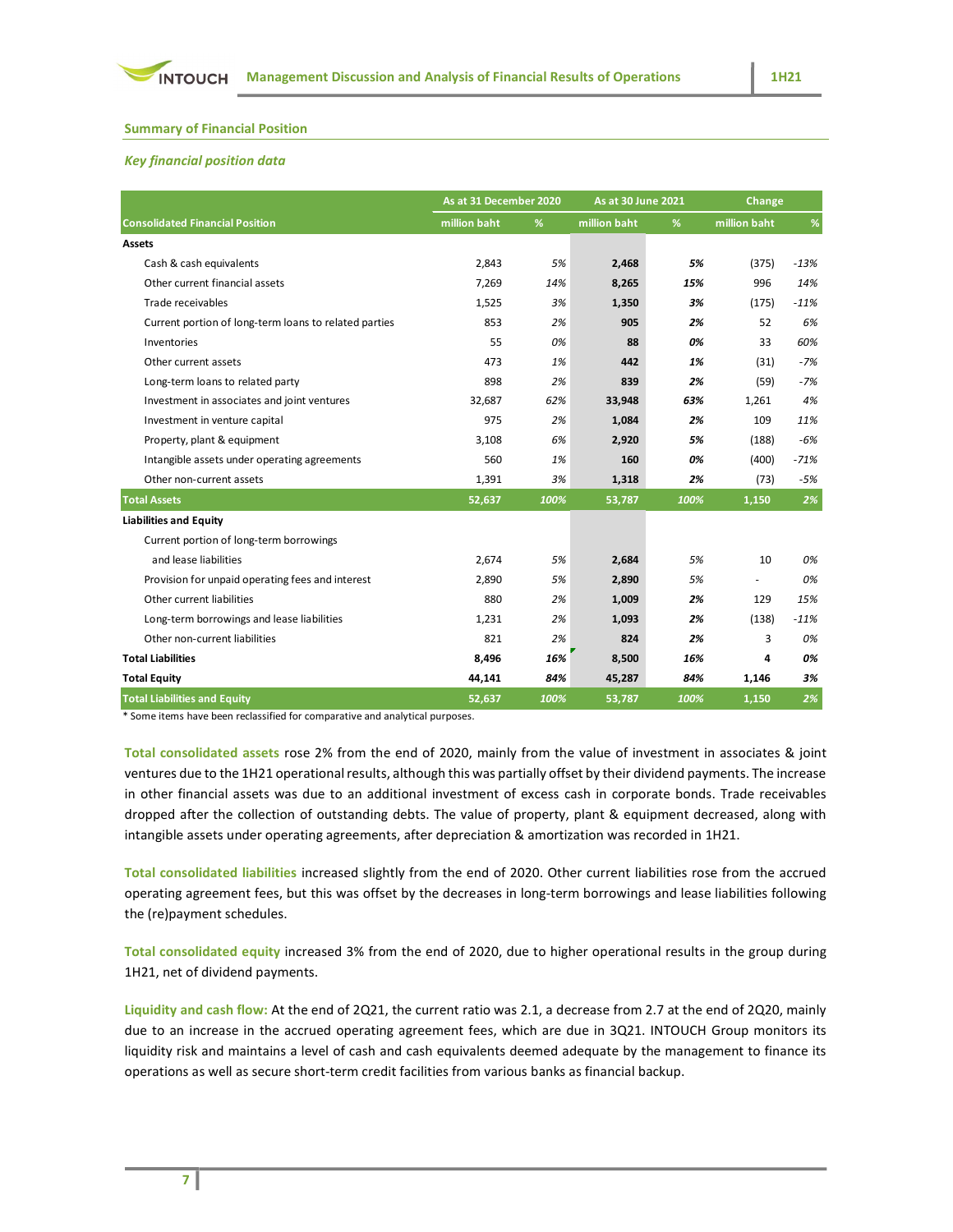The consolidated cash dropped by 375 million baht from the end of 2020 (excluding the impact from foreign currency fluctuations), mainly due to investments in other current financial assets and the repayment of long-term loans plus interest in the satellite business, although this was partially offset by cash inflows from operating activities and loan repayments from related parties.

Accounts receivable: At the end of 2Q21, INTOUCH Group had accounts receivable equivalent to 3% of total assets, almost unchanged from the end of 2020. The group has reserved an appropriate provision for expected credit losses.

Inventory: At the end of 2Q21, the value of INTOUCH Group's inventory had risen from the end of 2020, due to a sale in the satellite business. The group assesses the allowance for obsolete inventories on a regular basis to ensure that it is appropriate. Inventories are reported at cost or their net realizable value, whichever is lower. The net realizable value is the estimated selling price in the ordinary course of business, less the estimated costs to complete the sale.

Profitability ratio and return on equity: INTOUCH Group's net profit margin at the end of 1H21 was 72.7%, higher than 1H20, while the return on equity was 14.2%, a decrease from the previous period due to higher shareholders' equity from an increase in retained earnings.

#### The External Auditor's Report

| Debt-to-equity ratio: At the end of 2Q21, the group had a debt-to-equity ratio of 0.2 times, the same as year-end 2020.<br>INTOUCH Group has the ability to repay both short- and long-term loans without violating the conditions of its loan<br>agreements with respect to maintaining stipulated financial ratios.                                                                           |                        |      |                           |          |                |        |
|-------------------------------------------------------------------------------------------------------------------------------------------------------------------------------------------------------------------------------------------------------------------------------------------------------------------------------------------------------------------------------------------------|------------------------|------|---------------------------|----------|----------------|--------|
| The group's commitments, including those off the balance sheet, have been disclosed in the notes to the interim<br>financial statements, namely Commitments, Bank Guarantees, Significant Events, and Disputes & Litigation.                                                                                                                                                                    |                        |      |                           |          |                |        |
| <b>The External Auditor's Report</b>                                                                                                                                                                                                                                                                                                                                                            |                        |      |                           |          |                |        |
| The external auditor's report contained the following conclusion:                                                                                                                                                                                                                                                                                                                               |                        |      |                           |          |                |        |
| "Based on our review, nothing has come to our attention that leads us to believe that the aforementioned interim<br>financial information for the three-month and six-month periods ended 30 June 2021 has not been prepared, in all<br>material respects, in accordance with Thai Accounting Standard No. 34: Interim Financial Reporting."<br><b>Additional Financial Data and Key Ratios</b> |                        |      |                           |          |                |        |
|                                                                                                                                                                                                                                                                                                                                                                                                 |                        |      |                           |          |                |        |
|                                                                                                                                                                                                                                                                                                                                                                                                 | As at 31 December 2020 |      | <b>As at 30 June 2021</b> |          | Change         |        |
|                                                                                                                                                                                                                                                                                                                                                                                                 | million baht           | %    | million baht              |          | % million baht |        |
| <b>Separated Financial Position</b><br>Assets                                                                                                                                                                                                                                                                                                                                                   |                        |      |                           |          |                |        |
| Cash & cash equivalents                                                                                                                                                                                                                                                                                                                                                                         | 451                    | 1%   | 474                       | 1%       | 23             | 5%     |
| Other current financial assets                                                                                                                                                                                                                                                                                                                                                                  | 1,746                  | 4%   | 1,759                     | 4%       | 13             | 1%     |
| Investment in subsidiaries and associates                                                                                                                                                                                                                                                                                                                                                       | 35,891                 | 92%  | 36,947                    | 92%      | 1,056          | 3%     |
| Investments in venture capital                                                                                                                                                                                                                                                                                                                                                                  | 975<br>73              | 2%   | 1,084<br>62               | 3%<br>0% | 109            | 11%    |
| Other assets                                                                                                                                                                                                                                                                                                                                                                                    |                        | 0%   |                           |          | (11)           | $-15%$ |
| <b>Total Assets</b>                                                                                                                                                                                                                                                                                                                                                                             | 39,136                 | 100% | 40,326                    | 100%     | 1,167          | 3%     |
| Liabilities and Equity<br>Other liabilities                                                                                                                                                                                                                                                                                                                                                     | 211                    | 1%   | 169                       | 0%       |                | $-20%$ |
| <b>Total Equity</b>                                                                                                                                                                                                                                                                                                                                                                             | 38,925                 | 99%  | 40,157                    | 100%     | (42)<br>1,232  | 3%     |
| <b>Total Liabilities and Equity</b>                                                                                                                                                                                                                                                                                                                                                             | 39,136                 | 100% | 40,326                    | 100%     | 1,190          | 3%     |

#### Additional Financial Data and Key Ratios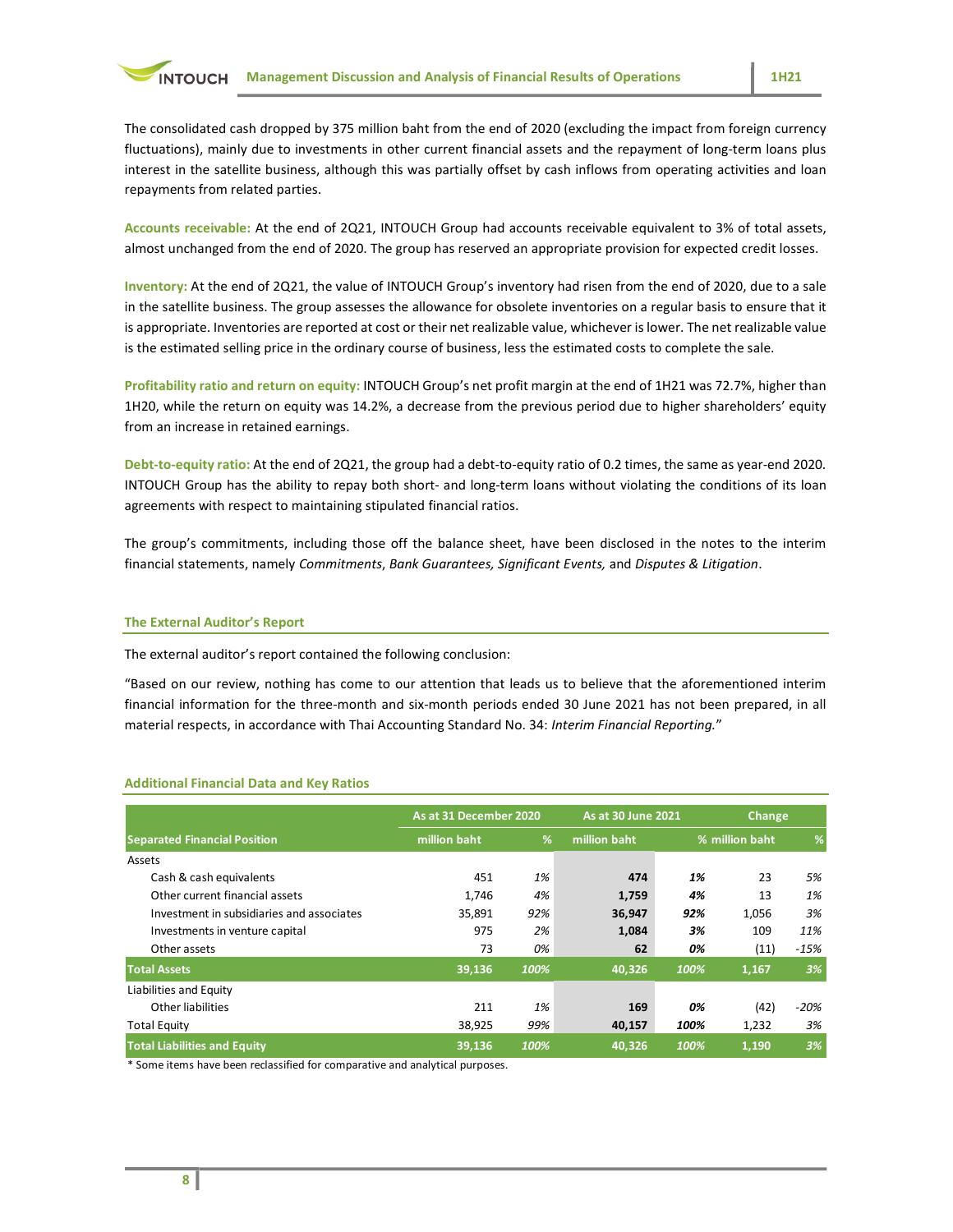

| <b>INTOUCH</b><br><b>Management Discussion and Analysis of Financial Results of Operations</b> |             |             |             |         |         |                                        |         | <b>1H21</b> |
|------------------------------------------------------------------------------------------------|-------------|-------------|-------------|---------|---------|----------------------------------------|---------|-------------|
|                                                                                                |             |             |             |         |         |                                        |         |             |
| <b>Separate Statements of Profit or Loss</b>                                                   |             |             |             |         |         | For the six-month period ended 30 June |         |             |
|                                                                                                |             |             |             |         |         |                                        |         |             |
| (in million baht)                                                                              | <b>2Q20</b> | <b>1Q21</b> | <b>2Q21</b> | %YoY    | %QoQ    | 2020                                   | 2021    | %YoY        |
| Share of net results from investments in:-<br>Subsidiaries                                     | 212         | 47          | (16)        | $-108%$ | $-134%$ | 268                                    | 29      | $-89%$      |
| Associates                                                                                     | 2,832       | 2,687       | 2,847       | 1%      | 6%      | 5,576                                  | 5,535   | $-1%$       |
| Other income                                                                                   | 15          | 9           | 60          | 300%    | 567%    | 26                                     | 70      | 169%        |
| <b>Total revenue</b>                                                                           | 3,059       | 2,743       | 2,891       | -5%     | 5%      | 5,870                                  | 5,634   | $-4%$       |
| Administrative & other expenses                                                                | (60)        | (65)        | (60)        | 0%      | $-8%$   | (114)                                  | (125)   | 10%         |
| Directors and management benefit ex                                                            | (20)        | (19)        | (18)        | $-10%$  | $-5%$   | (37)                                   | (37)    | 0%          |
| <b>Total expenses</b>                                                                          | (80)        | (84)        | (78)        | -3%     | $-7%$   | (151)                                  | (162)   | 7%          |
| Profit before finance costs                                                                    | 2,979       | 2,659       | 2,813       | $-6%$   | 6%      | 5,719                                  | 5,472   | $-4%$       |
| Finance costs                                                                                  | (1)         | (1)         | (1)         | 0%      | 0%      | (3)                                    | (2)     | $-33%$      |
| <b>Net Profit</b>                                                                              | 2,978       | 2,658       | 2,812       | $-6%$   | 6%      | 5,716                                  | 5,470   | $-4%$       |
|                                                                                                |             |             |             |         |         |                                        |         |             |
|                                                                                                |             |             |             |         |         |                                        |         |             |
|                                                                                                |             |             |             |         |         |                                        |         |             |
| <b>Consolidated Statements of Profit or Loss</b>                                               |             |             |             |         |         | For the six-month period ended 30 June |         |             |
| (in million baht)                                                                              | <b>2Q20</b> | 1Q21        | <b>2Q21</b> | %YoY    | %QoQ    | 2020                                   | 2021    | %YoY        |
| Sales and service revenue                                                                      | 927         | 788         | 796         | $-14%$  | 1%      | 1,916                                  | 1,584   | $-17%$      |
| Share of net results from investments                                                          |             |             |             |         |         |                                        |         |             |
| in joint ventures                                                                              | 17          | (15)        | (4)         | $-124%$ | $-73%$  | 16                                     | (20)    | $-225%$     |
| Share of profit of investments in associate                                                    | 2,832       | 2,687       | 2,847       | 1%      | 6%      | 5,576                                  | 5,535   | $-1\%$      |
| Net foreign exchange gain                                                                      | $\sim$      | 151         | 71          | 100%    | $-53%$  | 15                                     | 222     | 1,380%      |
| Other income                                                                                   | 691         | 103         | 106         | $-85%$  | 3%      | 774                                    | 209     | $-73%$      |
| <b>Total revenue</b>                                                                           | 4,467       | 3,714       | 3,816       | $-15%$  | 3%      | 8,297                                  | 7,530   | $-9%$       |
| Sales and service costs                                                                        |             |             |             |         |         |                                        |         |             |
|                                                                                                | (586)       | (523)       | (523)       | $-11%$  | 0%      | (1, 137)                               | (1,046) | -8%         |

| (in million bant)                                | <b>ZQZ0</b>              | 1Q21                     | <b>2Q21</b>    | %YOY    | %Q0Q    | <b>2020</b> | 2021                                   | %YOY   |
|--------------------------------------------------|--------------------------|--------------------------|----------------|---------|---------|-------------|----------------------------------------|--------|
| Share of net results from investments in:-       |                          |                          |                |         |         |             |                                        |        |
| Subsidiaries                                     | 212                      | 47                       | (16)           | $-108%$ | -134%   | 268         | 29                                     | -89%   |
| Associates                                       | 2,832                    | 2,687                    | 2,847          | 1%      | 6%      | 5,576       | 5,535                                  | $-1%$  |
| Other income                                     | 15                       | 9                        | 60             | 300%    | 567%    | 26          | 70                                     | 169%   |
| <b>Total revenue</b>                             | 3,059                    | 2,743                    | 2,891          | $-5%$   | 5%      | 5,870       | 5,634                                  | -4%    |
| Administrative & other expenses                  | (60)                     | (65)                     | (60)           | 0%      | $-8%$   | (114)       | (125)                                  | 10%    |
| Directors and management benefit ex              | (20)                     | (19)                     | (18)           | $-10%$  | $-5%$   | (37)        | (37)                                   | 0%     |
| <b>Total expenses</b>                            | (80)                     | (84)                     | (78)           | $-3%$   | $-7%$   | (151)       | (162)                                  | 7%     |
| <b>Profit before finance costs</b>               | 2,979                    | 2,659                    | 2,813          | $-6%$   | 6%      | 5,719       | 5,472                                  | $-4%$  |
| Finance costs                                    | (1)                      | (1)                      | (1)            | 0%      | 0%      | (3)         | (2)                                    | -33%   |
| <b>Net Profit</b>                                | 2,978                    | 2,658                    | 2,812          | $-6%$   | $6\%$   | 5,716       | 5,470                                  | $-4%$  |
|                                                  |                          |                          |                |         |         |             |                                        |        |
|                                                  |                          |                          |                |         |         |             |                                        |        |
| <b>Consolidated Statements of Profit or Loss</b> |                          |                          |                |         |         |             | For the six-month period ended 30 June |        |
| (in million baht)                                | <b>2Q20</b>              | 1Q21                     | <b>2Q21</b>    | %YoY    | %QoQ    | 2020        | 2021                                   | %YoY   |
| Sales and service revenue                        | 927                      | 788                      | 796            | $-14%$  | 1%      | 1,916       | 1,584                                  | $-17%$ |
| Share of net results from investments            |                          |                          |                |         |         |             |                                        |        |
| in joint ventures                                | 17                       | (15)                     | (4)            | $-124%$ | -73%    | 16          | (20)                                   | -225%  |
| Share of profit of investments in associate      | 2,832                    | 2,687                    | 2,847          | 1%      | 6%      | 5,576       | 5,535                                  | $-1%$  |
| Net foreign exchange gain                        | $\overline{\phantom{a}}$ | 151                      | 71             | 100%    | $-53%$  | 15          | 222                                    | 1,380% |
| Other income                                     | 691                      | 103                      | 106            | $-85%$  | 3%      | 774         | 209                                    | -73%   |
| <b>Total revenue</b>                             | 4,467                    | 3,714                    | 3,816          | $-15%$  | 3%      | 8,297       | 7,530                                  | -9%    |
| Sales and service costs                          | (586)                    | (523)                    | (523)          | $-11%$  | 0%      | (1, 137)    | (1,046)                                | -8%    |
| Operating agreement fees                         | (126)                    | (126)                    | (127)          | 1%      | 1%      | (265)       | (254)                                  | $-4%$  |
|                                                  |                          |                          |                |         | 0%      |             |                                        |        |
| Distribution costs                               | (6)                      | (3)                      | (3)            | $-50%$  |         | (13)        | (6)                                    | -54%   |
| Administrative expenses                          | (141)                    | (247)                    | (272)          | 93%     | 10%     | (496)       | (518)                                  | 4%     |
| Net foreign exchange loss                        | (223)                    | $\overline{\phantom{a}}$ | $\blacksquare$ | $-100%$ | n/a     |             | $\overline{\phantom{0}}$               | n/a    |
| Directors and management benefit expen:          | (37)                     | (40)                     | (39)           | 5%      | -3%     | (72)        | (79)                                   | 10%    |
| <b>Total expenses</b>                            | (1, 119)                 | (939)                    | (964)          | $-14%$  | 3%      | (1,983)     | (1,903)                                | $-4%$  |
| Profit before finance costs & income tax         | 3,348                    | 2,775                    | 2,852          | $-15%$  | 3%      | 6,314       | 5,627                                  | $-11%$ |
| Finance costs                                    | (47)                     | (41)                     | (40)           | $-15%$  | $-2%$   | (102)       | (81)                                   | $-21%$ |
| Profit before income tax expense                 | 3,301                    | 2,734                    | 2,812          | $-15%$  | 3%      | 6,212       | 5,546                                  | $-11%$ |
| Income tax expense                               | (26)                     | (6)                      | (22)           | $-15%$  | 267%    | (79)        | (28)                                   | $-65%$ |
| Net profit                                       | 3,275                    | 2,728                    | 2,790          | $-15%$  | 2%      | 6,133       | 5,518                                  | $-10%$ |
| Attributable to:                                 |                          |                          |                |         |         |             |                                        |        |
|                                                  | 2,980                    | 2,660                    | 2,813          | -6%     | 6%      | 5,720       | 5,474                                  | $-4%$  |
| <b>Owners of the Parent</b>                      |                          |                          | (23)           | $-108%$ | $-134%$ | 413         | 44                                     | -89%   |
| Non-controlling interests                        | 295                      | 68                       |                |         |         |             |                                        |        |